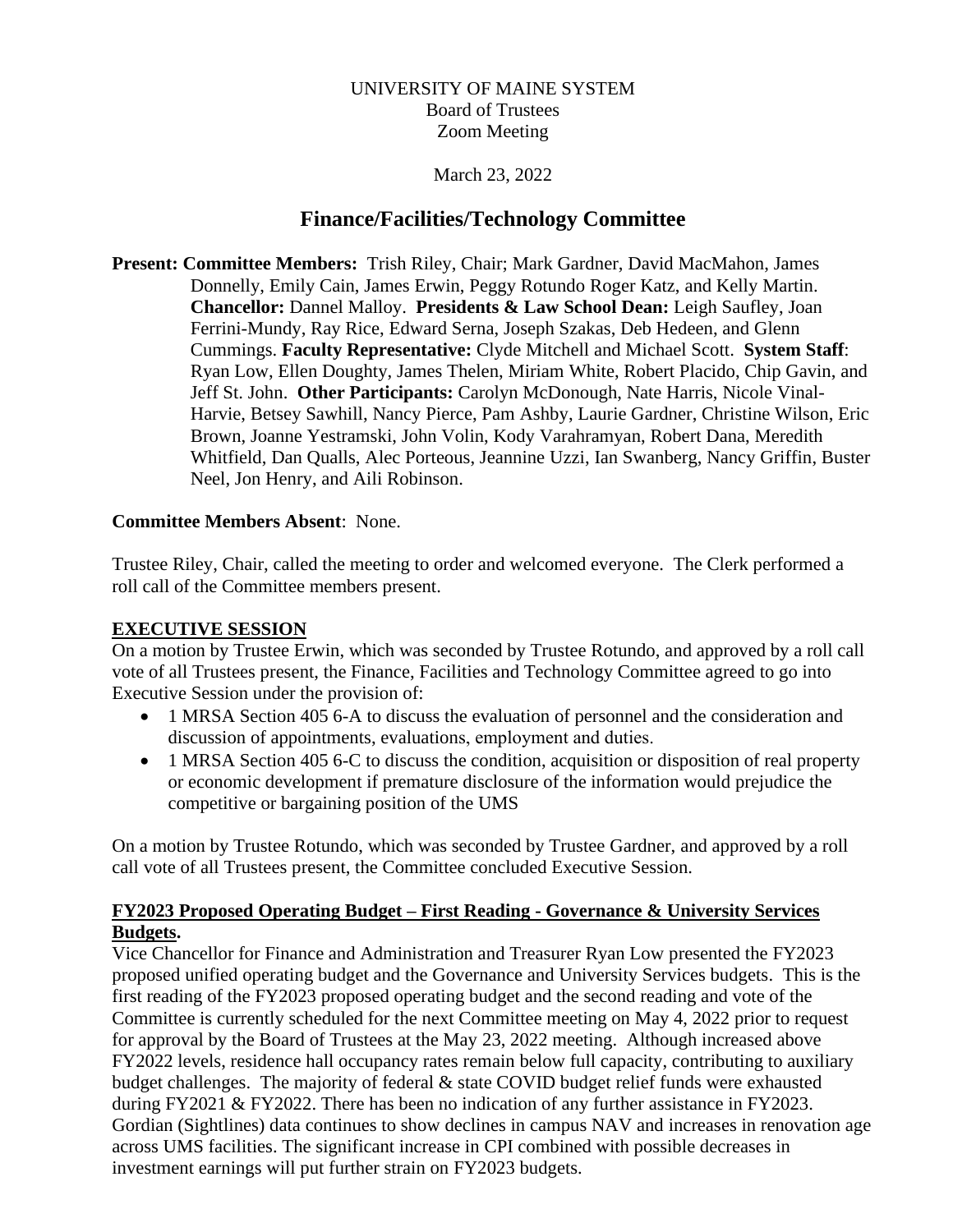#### FY2023 Budget Overview

Vice Chancellor Low provided an overview of the FY2023 budget. The enrollment budgeting process focused on returning students and realistic enrollment goals adjusted for potential Covid-19 impact. FY2023 budgeted credit hours are 1.1% below FY2022 budget and 0.3% above FY2022 actuals. Low student housing occupancy rates continues to be an issue at some of the smaller campuses. FY2023 ongoing appropriation increase of \$6.1 million. The Governor's FY2023 supplemental budget includes onetime additional appropriation of \$7.9 million based on flat FY2023 UMS in-state tuition rates. Unrestricted capital investments are increasing by \$2.2 million or 8% over FY2022 budget. UMA & USM operating budgets are balanced. UM is utilizing \$12.1 million in campus reserves. UMF, UMFK UMPI & Maine Law are requesting \$7.2 million in Budget Stabilization Funds. For FY22 - UMF is also requesting an additional \$1.45 million and UMPI is requesting \$1.66 million.

UMS Residence Hall Occupancy is projected at 91% for normal occupancy and 93% for Covid occupancy. Normal occupancy rates range from 61% at UMFK to 98% at UMF. Based on Covid Capacity, UMF & USM occupancy is at 100%. The FY2023 in-state and Canadian undergraduate tuition rates will not change from FY2022 rates across all seven campuses. The FY2023 out-of-state undergraduate tuition will increase at five of the seven campuses as follows: UMA at 3%, UMF at 2.9%, UMFK & UMPI at 3.1%, and USM at 2.8%. In-state and Canadian graduate tuition rates will remain unchanged from FY2022 at UMA, USM, and the Maine Law School. UMF is proposing a 2.8% increase for FY2023 in-state undergraduate tuition. Out-of-state graduate tuition increases are being proposed at four of the UMS campus as follows: UMA at 2.9%, UMF at 2.8%, USM at 2.8%, and Maine Law School at 3.8%. UM and UMM tuition rates will remain unchanged from FY2022, including in-state, Canadian, and out-of-state, undergraduate and graduate students.

FY2023 required a 5% minimum increase in capital funding sources. The total investment increase is 2.2 million or 8%. Depreciation expense increased by \$0.3 million or from \$39.8 million in FY2022 to \$40.1 million in FY2023. E&G and Auxiliary budgeted capital investment is \$19.9 million, which is an increase of \$3.6 million. Funding through Debt Service is decreasing by \$1.4 million. 74% of the total depreciation expense is funded in the FY2023 budget, which is up 5% from the FY2022 budget.

The UMS Governance budget is \$6.7 million and is funded directly by State appropriation. The University Services allocated FY2023 budget is \$50 million and is funded through cost allocation of services provided to the universities and governance. The University Services allocated budget supports the administrative oversight and direct support for System and Campus operations including Information Technology, Human Resources, Finance, Facilities Management, Risk Management, Procurement, General Counsel, Shared Processing, Student Academic & Institutional Support, and Organizational Effectiveness. The FY2023 University Services unallocated budget is \$11.2 million, of which \$8.6 million are activities funded by appropriation and \$2.6 million is funded by investment income.

### **Campus Budget Presentations:**

# **UMF**

President Edward Serna, Vice President for Academic Affairs and Provost Eric Brown, Vice President for Student Affairs Christine Wilson and Chief Business Officer Laurie Gardner presented the proposed budget for FY2023 for UMF. After a \$2.52 million transfer from Budget Stabilization funds, UMF's proposed FY2023 budget is still projecting a just over \$2.4 million deficit. The FY2023 E&G and Auxiliary budget reflects an increase in total revenue of 0.3% and increase of total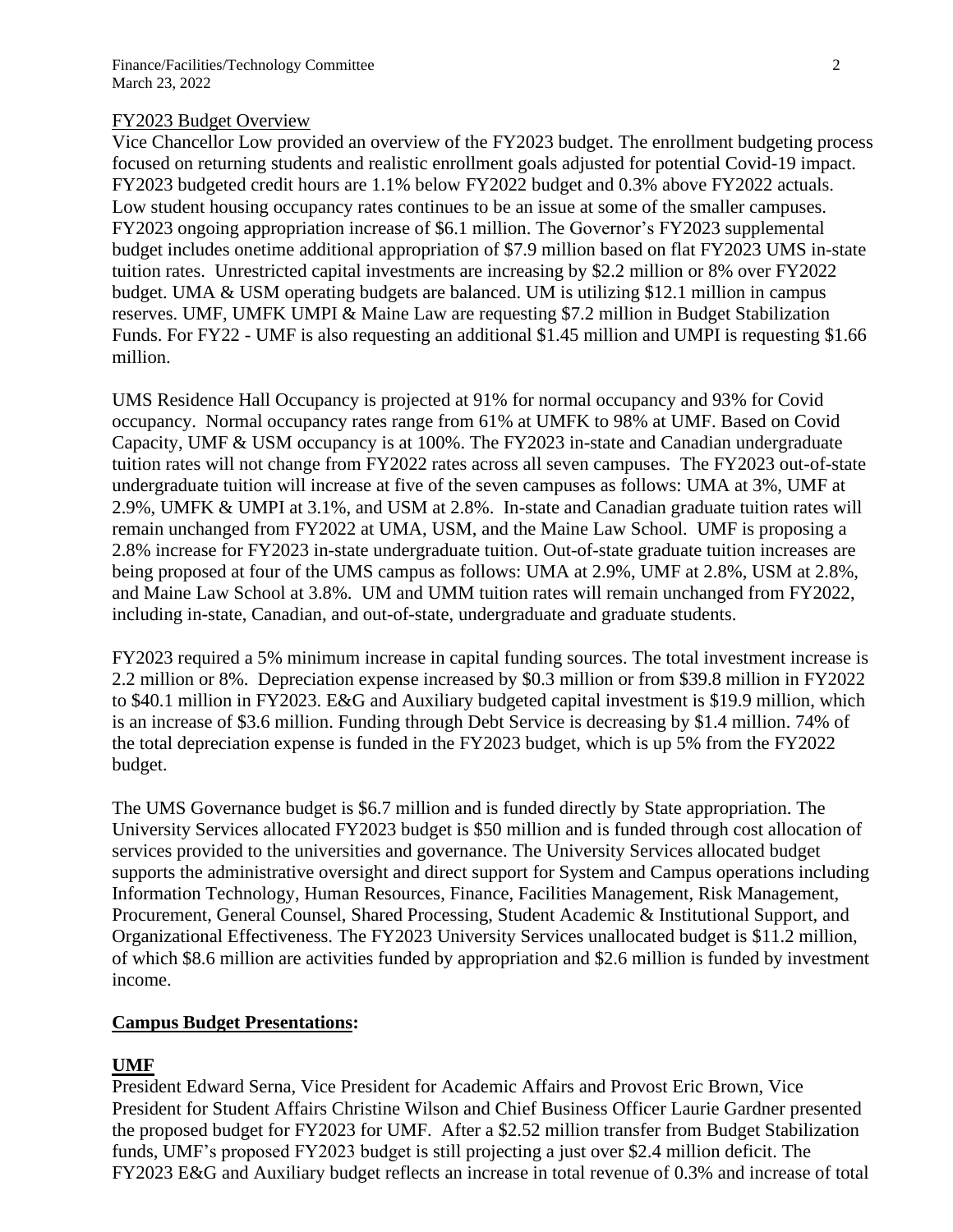operating expenses of 42.4% from FY2022. FY2023 enrollment is projecting a decrease of 13.4% below FY2022 budgeted and 5.5% below FY2022 actuals, excluding Early College. The residence hall occupancy rate is projected at 98% of normal occupancy and 100% of covid occupancy. FY2023 total funded depreciation will increase 6.5% over FY2022. The E&G reserve balance is in a deficit of just over \$6 million and the Auxiliary reserve balance is in a deficit of just over \$304 thousand. UMF will change from a 4 credit to a 3 credit academic model during FY2023. This change will improve curricular efficiency and increase retention and graduation rates. UMF is continuing to work on rightsizing the budget in conjunction with strategic priorities and will implement several enrollment and needs-based budget initiatives to help to mitigate the FY2023 budget deficit.

#### **USM**

President Glenn Cummings, Chief Business Officer Alec Porteous, Provost and Vice President for Academic Affairs Jeannine Uzzi and Associate Vice President of Finance Ian Swanberg presented the proposed budget for USM FY2023. USM is projecting a balanced budget for FY2023 without the use of any one-time funds. The FY2023 E&G and Auxiliary budget reflects an increase in total revenue of 3.1% and increase of total operating expenses of 1.3% from FY2022. FY2023 enrollment is projecting a decrease of 9.3% below FY2022 budgeted and a decrease of 0.6% below FY2022 actuals, excluding Early College. The residence hall occupancy rate is projected at 95% of normal occupancy and 100% of covid capacity. FY2023 total funded depreciation will increase 2.9% over FY2022. The E&G reserve balance is \$5.8 million, and the Auxiliary reserve balance is \$545 thousand. The FY2023 budget proposal continues steps to drive capital investment across all USM campuses. USM's FY2023 budget proposal is balanced through disciplined decision-making including conservative revenue assumptions, continued cost management, and addressing capital needs. The addition of the new residence hall and Student Success Center in FY2023 will increase enrollment and retention. Additionally, there is opportunity to boost revenue with differential tuition with increased room/board.

Trustees raised concern that the undergraduate enrollment is declining and the commuter student population is increasing, while at the same time USM is investing in improvements and expansion of residence hall space. USM explained that their studies show that interest in a residential education remains strong and that helps with retention, which has a long term positive financial impact. Additionally, the data concerning the increase in commuter students has been majorly impacted by the fact that USM had closed some of their residence space due to the pandemic, which caused an uptick in commuter students. USM is confident that with notification that more residence space is available, more students will choose to live on campus instead of commute, now that the effect of the pandemic has started to decline.

### **Law School**

Dean of the School of Law Leigh Saufley and Assistant Dean for Finance & Administration Nicole Vinal Harvie presented the proposed budget for FY2023 for the Maine School of Law. With the utilization of \$1,255,512in budget stabilization funds, the Law School is projecting a balanced budget for FY2023. The FY2023 E&G and Auxiliary budget reflects an increase in total revenue of 25.5% and increase of total operating expenses of 13.9% from FY2022. FY2023 enrollment is projecting a decrease of 0.7% below FY2022 budgeted and an increase of 2.9% above FY2022 actuals. The Law School is scheduled to occupy their new 300 Fore Street, Portland, Maine location in the fall. Governor Mills and the Legislature allocated \$1.5 million of specific funding to support new facility costs. The Law School plans to implement a 3.8% tuition increase in FY2023 for out of state students. Additionally, the acceleration of tuition discounting has stabilized nationally. Strategic Planning is underway to support under-supported signature programs for the Law School.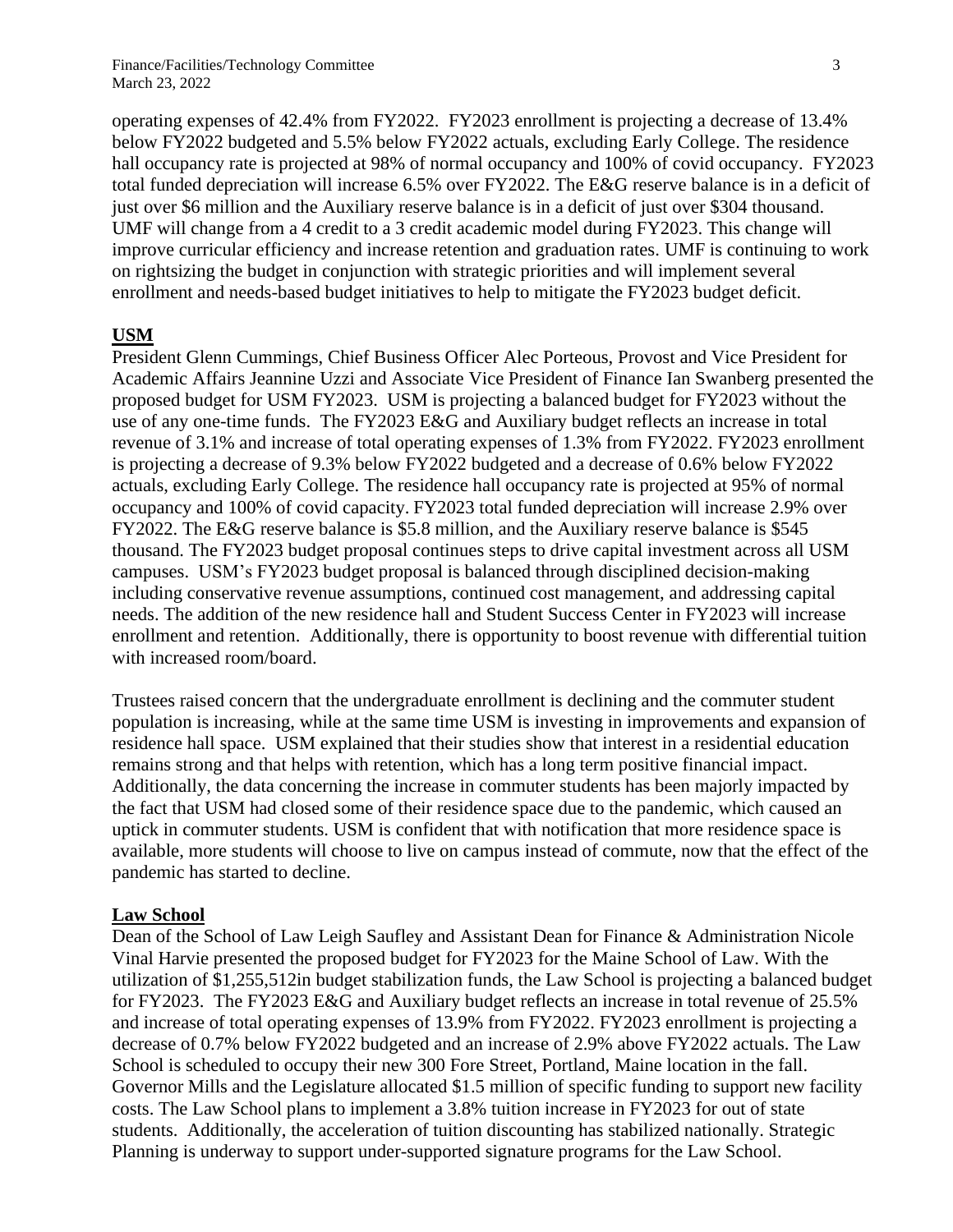The Committee members asked questions surrounding the longevity of the specific funding from the Governor and the timeline it will take for the Law School to not be dependent on the System Budget Stabilization funds to balance the budget. Dean Saufley explained that the funding from the Governor will continue annually. Vice Chancellor Low explained that with the increased revenue expected from increased enrollment and the introduction of non-JD programs at the Law School, along with anticipated 3% state appropriations increases, the Law School is on a good path to level out their budget and stop being reliant on System Budget Stabilization funds.

### **UMA**

President Joseph Szakas, Chief Business Officer Buster Neel, Executive Director of Finance and Administration Aili Robinson, and Vice President of Enrollment Management and Marketing Jonathan Henry presented the proposed budget for FY2023 for UMA. UMA is projecting a balanced budget for FY2023, without the use of any one-time funds. The FY2023 E&G and Auxiliary budget reflects an increase in total revenue of 7.7% and increase of total operating expenses of 7.8% from FY2022. FY2023 enrollment is projecting an increase of 0.9% above FY2022 budgeted and an increase of 2.3% above FY2022 actuals, excluding Early College. The residence hall occupancy rate is projected at 96% of normal occupancy and 97% of covid capacity. FY2023 total funded depreciation will increase 3.8% over FY2022. The E&G reserve balance is \$11.4 million, and the Auxiliary reserve is in a deficit of nearly \$604 thousand. UMA is putting emphasis on new and continuing growth through increased capital investments and leveraging reserves and borrowing capacity for strategic investments. Strategic areas of focus include workforce focused academic programs, facilities upgrades, and technology and services enabling teaching and learning.

A question was raised about how UMA is predicting a savings in utilities with the known increases in utility costs throughout the State and nationally. CBO Neel stated that those cost savings are due to the benefits of UMA offering many of their courses online, causing less utilities being used on campus, along with several measures UMA has implemented to control the heating and cooling of facilities. Vice Chancellor Low stated that he would be happy to provide additional information on System-wide utility costs at the April 19<sup>th</sup> committee meeting.

The Trustees asked UMA to provide additional financial information on the UMA regional centers that are located throughout the state, along with information about their proximity to community college centers and other educational institutions at the April  $19<sup>th</sup>$  committee meeting.

### **UMPI**

President Ray Rice, Chief Business Officer Betsey Sawhill, and Budget Manager and Senior Financial Analyst Nancy Pierce presented the proposed budget for FY2023 for UMPI. After a nearly \$2.46 million transfer from Budget Stabilization funds, UMPI's proposed FY2023 budget is still projecting a nearly \$364 thousand deficit. The FY2023 E&G and Auxiliary budget reflects an increase in total revenue of 4.7% and increase of total operating expenses of 9.5% from FY2022. FY2023 enrollment is projecting an increase of 27.6% above FY2022 budgeted and an increase of 10.9% above FY2022 actuals, excluding Early College. The residence hall occupancy rate is projected at 64% of normal occupancy and 69% of covid capacity. FY2023 total funded depreciation will increase 14.5% over FY2022. The E&G reserve balance is just over \$237 thousand and the Auxiliary reserve balance is just over \$525 thousand. UMPI plans to roll the remainder of the FY2022 capital budget forward into reserves to meet FY2023 large equipment demands. UMPI plans to mitigate the FY2023 budget deficit through financial stability initiatives including lowering class size to directed study, general education class changes, stacked 7 week course offerings, robust grant writing, and the addition of offerings to the Your Pace Competency Based Education (CBE) program.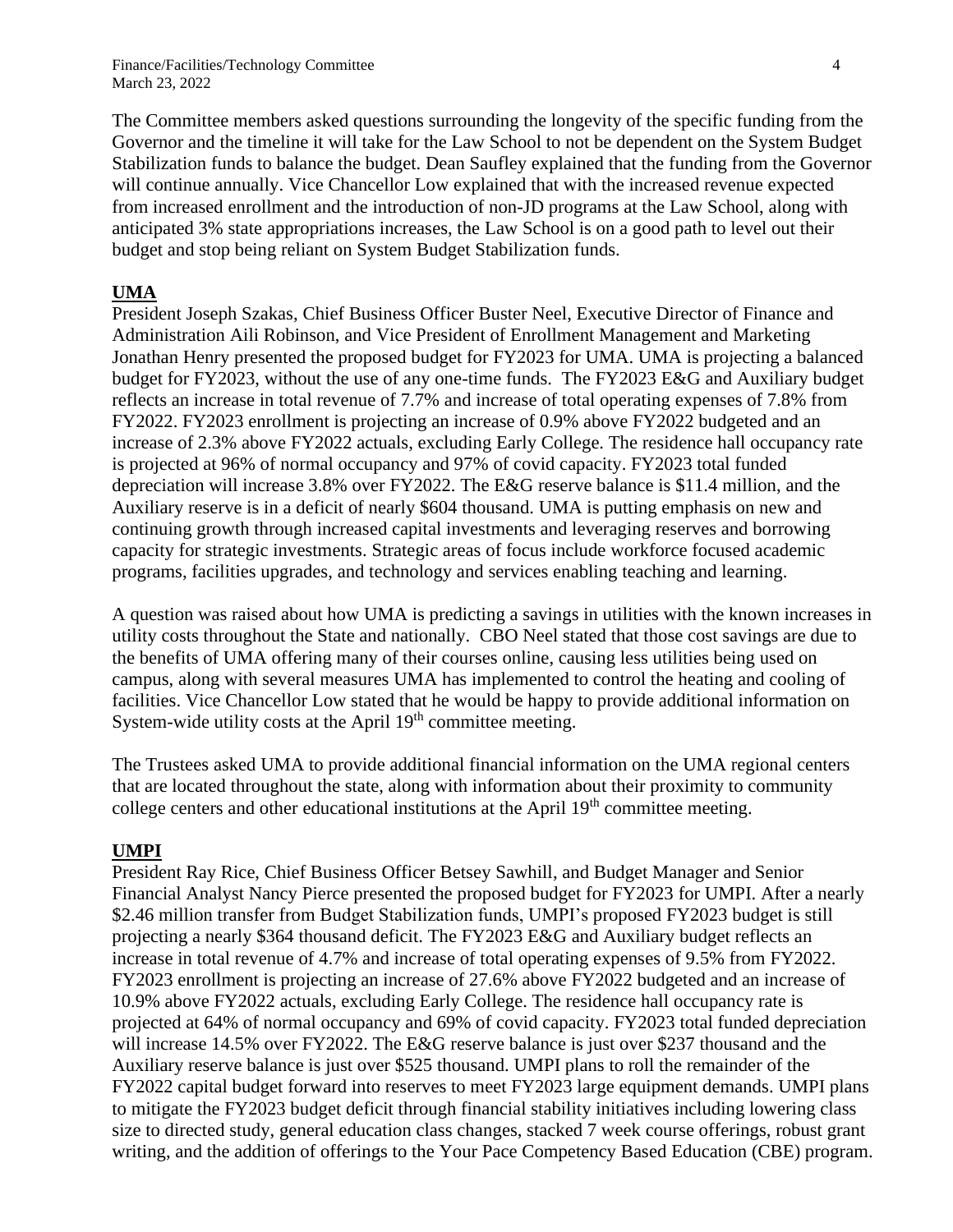Trustees asked if a comparison between the CBE program credit hour revenue and regular credit hour revue has been completed to see if the CBE program, while growing, is causing the campus to lose revenue. President Rice explained that the campus is in the midst of this revenue analysis currently and that he would be happy to report back to the Board on the findings. Additionally, questions concerning the decline in residential students were raised. CBO Sawhill explained that the reason for the decline is not only because more students are attending classes online, but that the residential halls need substantial upgrades to meet the needs of the students. CBO Sawhill stated that many students would continue to live on campus even if they were enrolled in online classes, if the residence halls were more attractive and functional.

#### **UM & UMM**

Vice Chancellor for Research and Innovation/UM President Joan Ferrini-Mundy, Vice President for Finance and Chief Business Officer Joanne Yestramski, UMM Vice President of Academic Affairs & Head of Campus Dan Qualls, Executive Vice President for Academic Affairs & Provost John Volin, Chief of Staff Meredith Whitfield, Vice President of Student Life and Inclusive Excellence Robert Dana, and Vice President for Research and Dean of the Graduate School Kody Varahramyan presented the proposed budget for FY2023 for UM and UMM. After the use of just over \$12 million in campus reserves UM is projecting a balanced budget for FY2023. The FY2023 E&G and Auxiliary budget reflects an increase in total revenue of 5.7% and increase of total operating expenses of 7.1% from FY2022. UM enrollment is projecting an increase of 0.9% above FY2022 budgeted and a decrease of 0.1% below FY2022 actuals, excluding Early College. UMM enrollment is projecting an increase of 19.3% above FY2022 budgeted and an increase of 2.2% above FY2022 actuals, excluding Early College. UM residence hall occupancy rate is projected at 93% of normal occupancy and 93% of covid capacity. UMM residence hall occupancy rate is projected at 69% of normal occupancy and 75% of covid capacity. FY2023 total funded depreciation will increase 1.1% over FY2022. The E&G reserve balance is \$39 million and the reserve for other designated operations has a balance of \$63.7 million.

With UM reaching R1 status, they are in an excellent position for strategic growth that will benefit the System and the entire State of Maine. There are still many fiscal challenges that will require bold solutions. The estimated financial need for FY2023 is \$22 million with a net \$4.5 million increase in appropriation. UM will be implementing several solutions to meet the \$22 million need such as tuition increases, other revenue enhancements and fees, strategic reallocations, and procurement measures. UM will attempt to find an additional \$5 million pocket of revenue savings from performing administrative reviews in serval areas. UM will leverage their new R1 status, along with the UM TRANSFORMS and Harold Alfond grant to bolster strategic vision and value by fostering learner success, creating and innovating for Maine and beyond, and growing and stewarding partnerships throughout the business community and State.

The Trustees asked that as unified accreditation develops and is implemented, they would like to see a System-wide annual report on the cost savings and revenue generated from moving to a unified accreditation model.

#### **UMFK**

President Deb Hedeen and Chief Business Officer Pamela Ashby presented the proposed budget for FY2023 for UMFK. After a \$938 thousand transfer from Budget Stabilization funds, UMFK's proposed FY2023 budget is balanced. The FY2023 E&G and Auxiliary budget reflects an increase in total revenue of 1.1% and increase of total operating expenses of 1.4% from FY2022. FY2023 enrollment is projecting a decrease of 13.9% below FY2022 budgeted and an increase of 1.2% above FY2022 actuals, excluding Early College. The residence hall occupancy rate is projected at 61% of